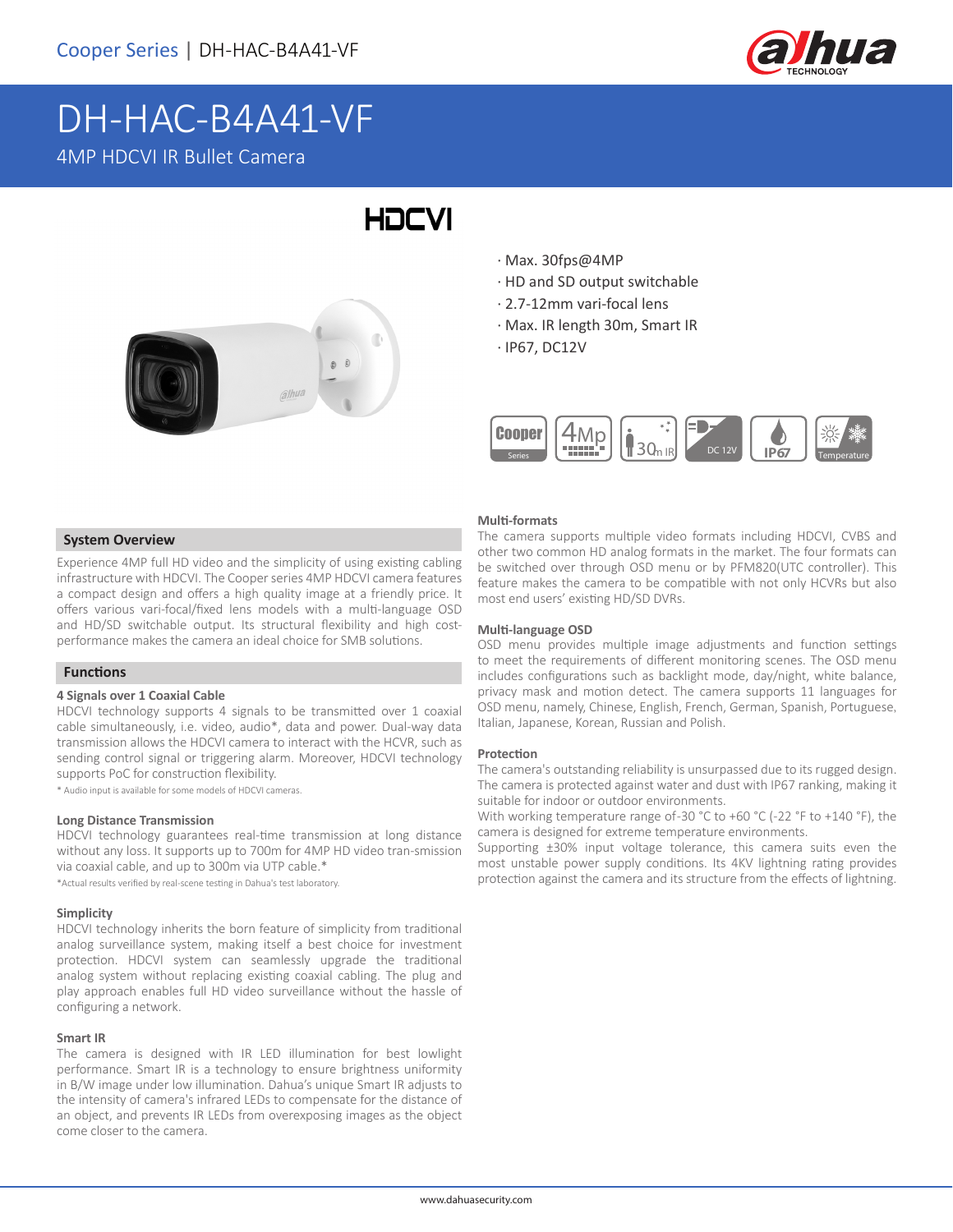# Cooper Series | DH-HAC-B4A41-VF

# **Technical Specification**

# Camera

| <b>Image Sensor</b>             | 1/2.7" CMOS                                  |
|---------------------------------|----------------------------------------------|
| <b>Effective Pixels</b>         | 2560(H)×1440(V), 4MP                         |
| <b>Scanning System</b>          | Progressive                                  |
| <b>Electronic Shutter Speed</b> | PAL: 1/25~1/100000s<br>NTSC: 1/30~1/100000s  |
| Minimum Illumination            | 0.04Lux/F1.8, 30IRE, OLux IR on              |
| S/N Ratio                       | More than 65dB                               |
| <b>IR Distance</b>              | Up to 30m (98feet)                           |
| IR On/Off Control               | Auto / Manual                                |
| <b>IR LEDS</b>                  | $\mathfrak{D}$                               |
| lens                            |                                              |
| Lens Type                       | Vari-focal lens / Fixed iris                 |
| Mount Type                      | Board-in                                     |
| Focal Length                    | $2.7 - 12$ mm                                |
| Max Aperture                    | F1.8                                         |
| Angle of View                   | H: 92°~29°<br>$V: 49^{\circ}$ ~ $16^{\circ}$ |
| <b>Focus Control</b>            | Manual                                       |
| Close Focus Distance            | 800mm<br>31.50"                              |

### DORI Distance

Note: The DORI distance is a "general proximity" of distance which makes it easy to pinpoint the right camera for your needs. The DORI distance is calculated based on sensor specification and lab test result according to EN 62676-4 which defines the criteria for Detect, Observe, Recognize and Identify respectively.

|           | <b>DORI</b>       | <b>Distance</b> |             |
|-----------|-------------------|-----------------|-------------|
|           | Definition        | Wide            | Tele        |
| Detect    | 25px/m (8px/ft)   | 67m(221ft)      | 198m(650ft) |
| Observe   | 63px/m (19px/ft)  | 27m(89ft)       | 79m(259ft)  |
| Recognize | 125px/m (38px/ft) | 13m(43ft)       | 39m(128ft)  |
| Identify  | 250px/m (76px/ft) | 6m(20ft)        | 19m(62ft)   |

# Pan / Tilt / Rotation

| Pan/Tilt/Rotation | $Pan: 0^{\circ} \approx 360^{\circ}$<br>Tilt: $0^{\circ}$ $\sim$ 87 $^{\circ}$<br>Rotation: $0^\circ \approx 360^\circ$ |
|-------------------|-------------------------------------------------------------------------------------------------------------------------|
| Video             |                                                                                                                         |
| Resolution        | 4MP (2560×1440)                                                                                                         |
| Frame Rate        | 25/30fps@4MP, 25/30fps@1080P                                                                                            |
| Video Output      | 1-channel BNC high definition video output / CVBS<br>video output (Can switch)                                          |
| Day/Night         | Auto (ICR) / Manual                                                                                                     |

| OSD Menu                                  | Multi-language                                                                                       |
|-------------------------------------------|------------------------------------------------------------------------------------------------------|
| <b>BLC Mode</b>                           | BLC / HLC / DWDR                                                                                     |
| <b>WDR</b>                                | <b>DWDR</b>                                                                                          |
| Gain Control                              | AGC                                                                                                  |
| <b>Noise Reduction</b>                    | 2D                                                                                                   |
| <b>White Balance</b>                      | Auto / Manual                                                                                        |
| Smart IR                                  | Auto / Manual                                                                                        |
| Certifications                            |                                                                                                      |
| Certifications                            | CE (EN55032, EN55024, EN50130-4)<br>FCC (CFR 47 FCC Part 15 subpartB, ANSI C63.4-2014)               |
| Interface                                 |                                                                                                      |
| Audio Interface                           | N/A                                                                                                  |
| Eelectrical                               |                                                                                                      |
| Power Supply                              | 12V DC ±30%                                                                                          |
| Power Consumption                         | Max 5.9W (12V DC, IR on)                                                                             |
| Environmental                             |                                                                                                      |
| <b>Operating Conditions</b>               | -30°C ~ +60°C (-22°F ~ +140°F) / Less than 95% RH<br>* Start up should be done at above-30°C (-22°F) |
| <b>Storage Conditions</b>                 | -30°C ~ +60°C (-22°F ~ +140°F) / Less than 95% RH                                                    |
| Ingress Protection & Vandal<br>Resistance | <b>IP67</b>                                                                                          |
| Construction                              |                                                                                                      |
| Casing                                    | Aluminium                                                                                            |
| <b>Dimensions</b>                         | 209.8mm×90.4mm×90.4mm (8.26"×3.56"×3.56")                                                            |
| Net Weight                                | 0.59kg (1.30lb)                                                                                      |
| <b>Gross Weight</b>                       | 0.75kg (1.65lb)                                                                                      |